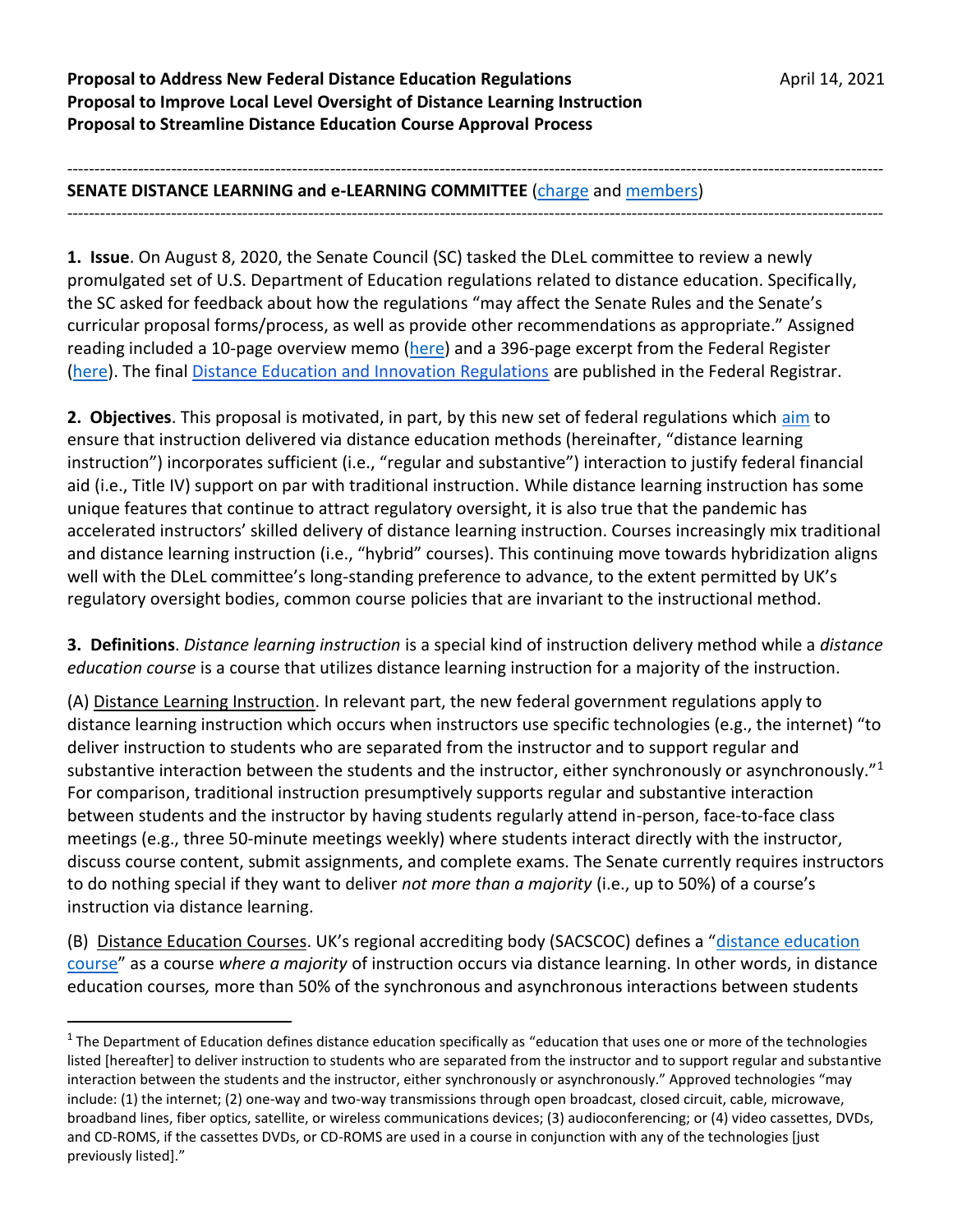and instructors and among students occur when students and instructors are not in the same place*.* The Senate currently requires distance education courses to go through multiple levels of substantive peer review before approval. Upon approval by the Senate, the UK Registrar maintains a list of approved distance education courses and distinguishes them with section numbers that start with the number two (e.g., AEC 305-201).

**4. Background.** The Senate is charged to make and has made academic policies and procedures to ensure the academic merit of courses. For credit bearing courses, these policies and procedures include peer review of both the fixed and discretionary elements of courses as evinced in a course proposal. Course drift occurs as instructors make changes to the discretionary elements of courses over time. When course drift occurs, college deans through their faculty are responsible for ensuring the ongoing quality of courses.

(A) Senate Charge to Make Academic Policies. According to [GR IV.C.1,](https://www.uky.edu/regs/sites/www.uky.edu.regs/files/files/gr/gr4.pdf) one function of the University Senate is to "determine the broad academic policies of the University, including the *similar academic policies* that may be made necessary by governmental or *accreditation agencies*, and to make rules to implement these policies" (emphasis added). UK's accreditation agency (SACSCOC) requires in [Standard 10.1](https://www.sc.edu/about/offices_and_divisions/institutional_research_assessment_and_analytics/documents/resource/10_1/10_1_guidelines.pdf) that UK has policies and processes to ensure that "all coursework taken for academic credit has rigor, substance, and standards connected to established learning outcomes." As part of this standard, SACSCOC requires that UK documents how it implements and enforces its academic policies and whether or not its general academic policies also pertain to distance education courses.

(B) Senate Policies Ensuring the Academic Merit of Courses. The Senate has established specific rules and procedures to ensure that courses at UK are rigorous, substantive, and connected to established learning outcomes. Senate course approval procedures [\(SR 3.2.2\)](https://www.uky.edu/universitysenate/sites/www.uky.edu.universitysenate/files/Rules/2020-21/MASTER%20RULES%20September%202020_clean.pdf) rely on multiple layers of peer review<sup>2</sup> to evaluate the academic merit of proposed educational activities.<sup>3</sup> To assist with these reviews, all new course and major course change proposals must include a syllabus. The syllabus is the most concrete evidence of how a proposed course or changed course will be taught. At its 2/8/21 [meeting,](https://www.uky.edu/universitysenate/senate/2021-02-08) the Senate revised [SR 6.1.1.1](https://www.uky.edu/universitysenate/sites/www.uky.edu.universitysenate/files/Rules/2020-21/MASTER%20RULES%20September%202020_clean.pdf) to include a list of the required elements of syllabi.

(C) Fixed versus Discretionary Elements of a Course. While all syllabi must include all of the required elements, the Senate allows some elements of the originally proposed syllabus to change. Once the Senate approves a course, instructors must not change certain *fixed elements* without additional Senate review (e.g., the course prefix, number, name, and description).<sup>4</sup> Senate policy, however, does not restrict instructors from changing any course element that is not fixed. These *discretionary elements* of a course include the course learning outcomes, the course activities, assignments, and exams, the required course materials, and the course grading practices.

(D) Course Drift. When instructors make changes to a course's discretionary elements, the result over time is *course drift*. The weighting of major assignments in a course may, for example, change over time. Or, the delivery mode of a course may drift from *100% in-person instruction* (original proposal) to *50% distance learning instruction* (current practice). Or, the delivery mode of a course may drift from *100% distance learning instruction* (original proposal) to *100% in-person instruction* (current practice). None of these changes would currently require additional Senate review. Course drift occurs as instructors innovate and improve how they teach in keeping with academic freedom, college rules, and local program rules.

l

 $^2$  The typical routing for course proposals is from the proposer who is often the instructor, to a curriculum committee of the local educational unit, to the faculty body of the local educational unit, to a college faculty body, to one or more university-wide councils, to the Senate Council office, and to the University Senate.

<sup>&</sup>lt;sup>3</sup> For instance, see the [Undergraduate Council Committee Handbook](https://www.uky.edu/universitysenate/sites/www.uky.edu.universitysenate/files/UGC%20Committee%20Handbook_2019-20.pdf) (2019-2020).

<sup>&</sup>lt;sup>4</sup> Some other required syllabus components that cannot be changed without additional Senate review include the course credit hours, transcript title, prerequisites, cross-listings, and credit type.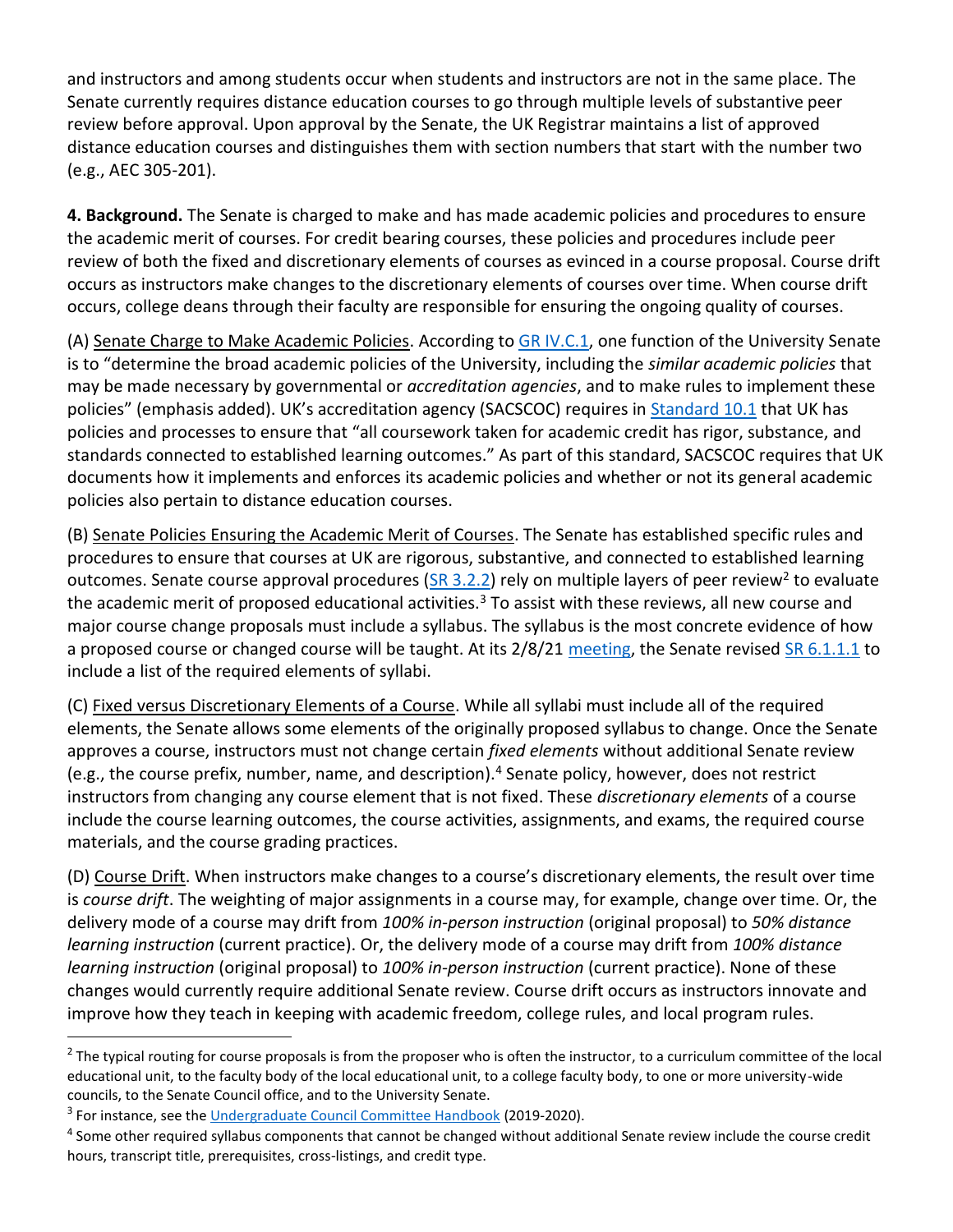(E) Deans Ensure Ongoing Quality of Drifted Courses. In part because the discretionary elements of courses may change, the UK Board has charged college deans with responsibility "for the implementation of the curricula of the college, [and] for ensuring through the faculty the quality of instruction given therein" (GR [VII.F.2.c](https://www.uky.edu/regs/sites/www.uky.edu.regs/files/files/gr/gr7.pdf)). The University Senate "is not assigned any management or administrative functions" ([GR IV.C.1\)](https://www.uky.edu/regs/sites/www.uky.edu.regs/files/files/gr/gr4.pdf).

**5. Proposals**. The DLeL committee proposes four changes.

(A) Modify a document that is currently referenced in the Senate's "New Course" and "Major Course Change" proposal forms called "[University-Level Distance Learning Statements](https://www.uky.edu/universitysenate/sites/www.uky.edu.universitysenate/files/Files/Forms/U-Level%20DL%20Statements.pdf)" (see [here\)](https://drive.google.com/file/d/1YdTtWPT5kc8rer2qPYQvzhgrc8Vc8RnM/view?usp=sharing). Rename this document "Distance Learning Instruction Requirements." Make this document a comprehensive list of the requirements specific to distance learning instruction, subsuming information on the "[distance learning](https://www.uky.edu/universitysenate/course-syllabi)  [course syllabus template.](https://www.uky.edu/universitysenate/course-syllabi)" Include on this document the date when it was last updated and approved by the Senate Council and to whom the Senate has delegated final approval authority for all Senate curricular forms. As appropriate and in consultation with the Office of Teaching, Learning, and Academic Innovation [\(TLAI\)](https://www.uky.edu/tlai/home), include in this revised document links to additional clarifying information about these requirements and related best practices.

(B) Require that all distance learning instruction in credit-bearing courses conforms to the requirements specified in the newly renamed "Distance Learning Instruction Requirements" document.<sup>5</sup> Currently, the Senate does not specify any distance learning requirements for courses that do not meet the SACSCOC definition of a distance education course (i.e., if not more than a majority of the instruction is conducted via distance learning).

(C) Encourage the UK administration as part of its managerial function (see [GR VII.F.2.c\)](https://www.uky.edu/regs/sites/www.uky.edu.regs/files/files/gr/gr7.pdf) to establish a process<sup>6</sup> overseen by college deans and working through the faculty to ensure that instructors who engage in any amount of distance learning instruction have read and understood<sup>7</sup> the Senate-approved distance learning instruction requirements.<sup>8</sup>

(D) Continue to distinguish distance education courses from other courses, but simplify the Senate approval process by delegating final authority on distance education course approvals, including course change approvals, to local unit and graduate program faculty bodies. When these faculty bodies want Senate approval to teach a new or existing course as a distance education course, only require that proposers document for the Senate Council staff (i) that all voting members of the local faculty body have read and understood<sup>9</sup> the "Distance Learning Instruction Requirements" document, and (ii) that the faculty body approved the course as a distance education course as per local educational policy making procedures.

 $\overline{\phantom{a}}$ 

<sup>&</sup>lt;sup>5</sup> The revised "Distance Learning Instruction Requirements" document should address conditions when, if ever, instructors may use distance learning instruction more permissively (e.g., on an emergency basis) without, for instance, completing certain kinds of normally required training.

<sup>&</sup>lt;sup>6</sup> For example, this may be done via a regular and prescribed departmental audit of some portion (e.g., 10%) of syllabi each year or every two years to ensure compliance.

 $^7$  For compliance purposes and to confirm that faculty understand the distance learning instruction requirements, TLAI could create an online training module and assist with tracking. Unit or college administrators would need to provide oversight of faculty completion of the training module. Deans should work through faculty and in coordination with the TLAI to define the appropriate length and kind of training module needed and how often it should be repeated.

<sup>&</sup>lt;sup>8</sup> As part of the dean-level oversight of distance learning instruction through the faculty, colleges or departments could identify liaison(s), similar to how state authorization / licensure is handled, who would be responsible for developing and maintaining detailed understanding of the distance learning instruction requirements and who would be involved in reviewing all course proposals and / or syllabi that utilize distance learning instruction. Liaisons could work closely with designated representatives from the Senate, OSPIE, and / or TLAI to ensure full understanding of the requirements.

<sup>&</sup>lt;sup>9</sup> See footnote 7.